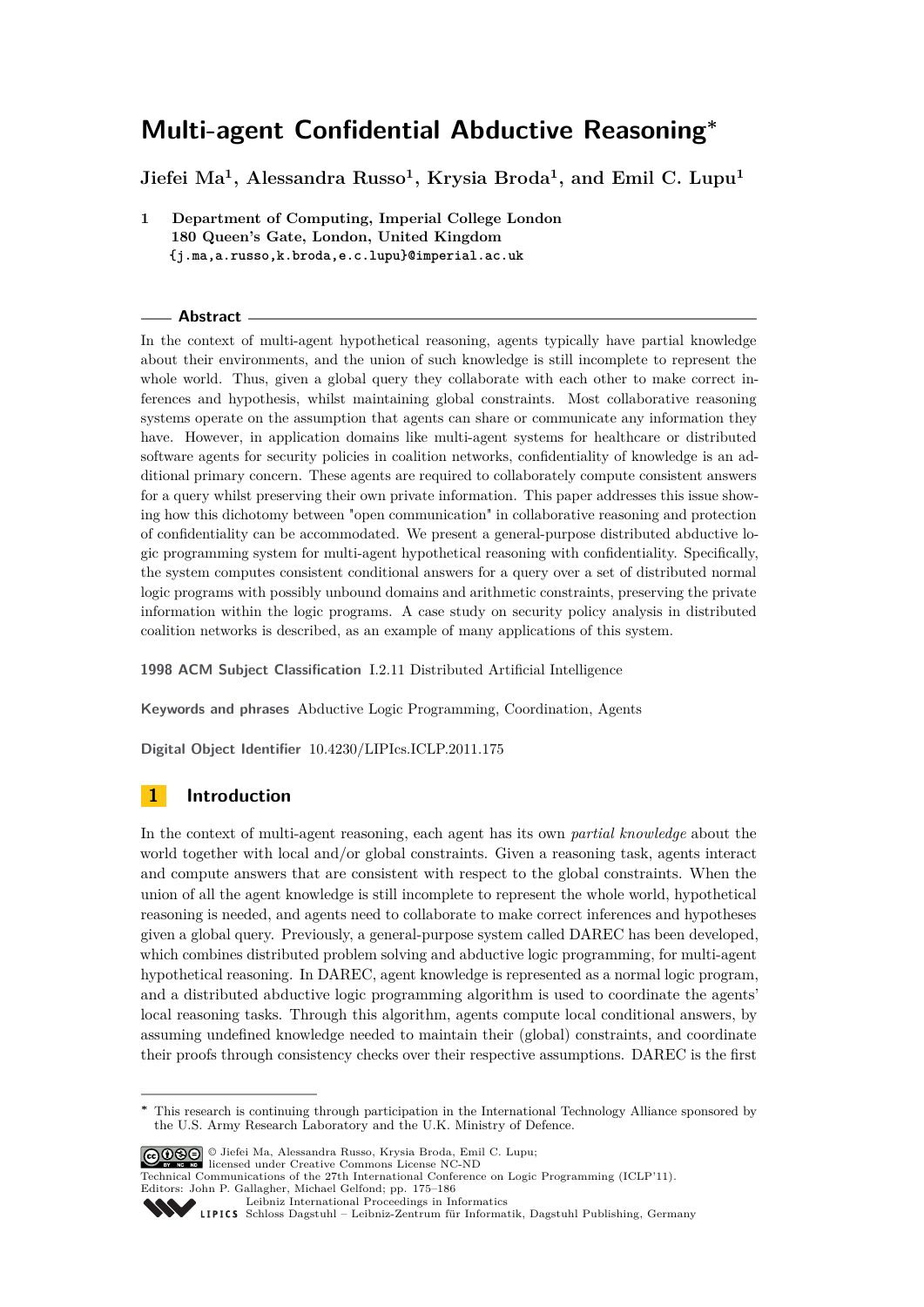distributed abductive system that can compute non-ground answers and handle arithmetic constraints. In DAREC, all knowledge is considered public, so, during collaboration, agents can communicate any information they may have. However, in application domains such as simulation of policy-based distributed systems for decentralised policy analysis, confidentiality is an additional primary concern – agents may contain private information that cannot be shared with others during, or after, the collaborative reasoning. This concern imposes an extra challenge to agent interactions during the reasoning process, as agents must decide what to disclose between their communications.

This paper addresses the new challenge by extending the DAREC system to support multiagent hypothetical reasoning with confidentiality. It provides two main contributions. At knowledge representation level the logical language and the distributed abductive framework have been extended to allow modelling of private agent knowledge. At algorithmic level, the distributed proof procedure has been customised with a *safe* yet efficient agent interaction protocol, which prevents private knowledge being passed between agents and allows some degree of concurrent computation. From the operational point of view, our new distributed abductive algorithm, called DAREC<sup>2</sup> is a coordinated state rewriting process, consisting of *local abductive inferences* by the agents and *coordination* of these local inferences. The local inference is a goal-directed reasoning process, where a current agent (i) solves as many sub-goals of the query as possible, using its own knowledge, and (ii) collects those sub-goals solvable only by other agents, and the constraints that must be satisfied by all agents to guarantee *global consistency* of the final answer. The latter are generated from *constructive negations* and *arithmetic constraints* during the local inference process. They can be reduced to a set of inequalities and arithmetic constraints and be handled by external Constraint Logic Programming (CLP) solvers, enabling also reasoning over unbounded domains. The collected sub-goals and constraints, together with the hypotheses made during the local inference, are encapsulated into a *token state*, which is then passed around to other agents for further processing once all private sub-goals of the current agent have been solved by the agent. This guarantees that confidential information is not included in the token state and not passed to other agents. The coordination of state-passing implements *synchronised backtracking*, whilst enabling concurrent computation between local inferences. The coordination allows two types of agent interaction: *positive* and *negative*. In the case of a positive interaction, the token state is directed to a suitable agent (i.e. who may help to solve some pending sub-goals), whereas for negative interactions, the token state is passed among all agents enforcing each to check the pending constraints. Application dependent strategies may be adopted to interleave/combine such interactions in order to reduce communication overheads. The new system is implemented in Prolog together with a benchmarking test-bed environment. The main intended use of  $\text{DAREC}^2$  is as a decoupleable multi-purpose tool for larger multi-agent systems (MAS). For example, each  $DAREC<sup>2</sup>$  agent could be implemented as a reactive reasoning module of an agent in a larger MAS to support other agent/system functionalities (e.g., distributed reasoning over BDI agents' belief stores [\[12\]](#page-11-1)). Alternatively, the whole DAREC<sup>2</sup> system could be implemented as a "simulator" to verify properties of a target MAS, such as the case study example described in this paper for decentralised policy analysis.

The paper is organised as follows. Section [2](#page-2-0) discusses related work, Section [3](#page-2-1) formalises the notion of a multi-agent abductive reasoning problem, and Section [4](#page-3-0) describes the  $DAREC<sup>2</sup>$ algorithm. A case study in the context of distributed policy analysis to exemplify the confidentiality aspect in real-world applications is described in Section [5.](#page-8-0) Finally, conclusion and future work are given in Section [6.](#page-10-0)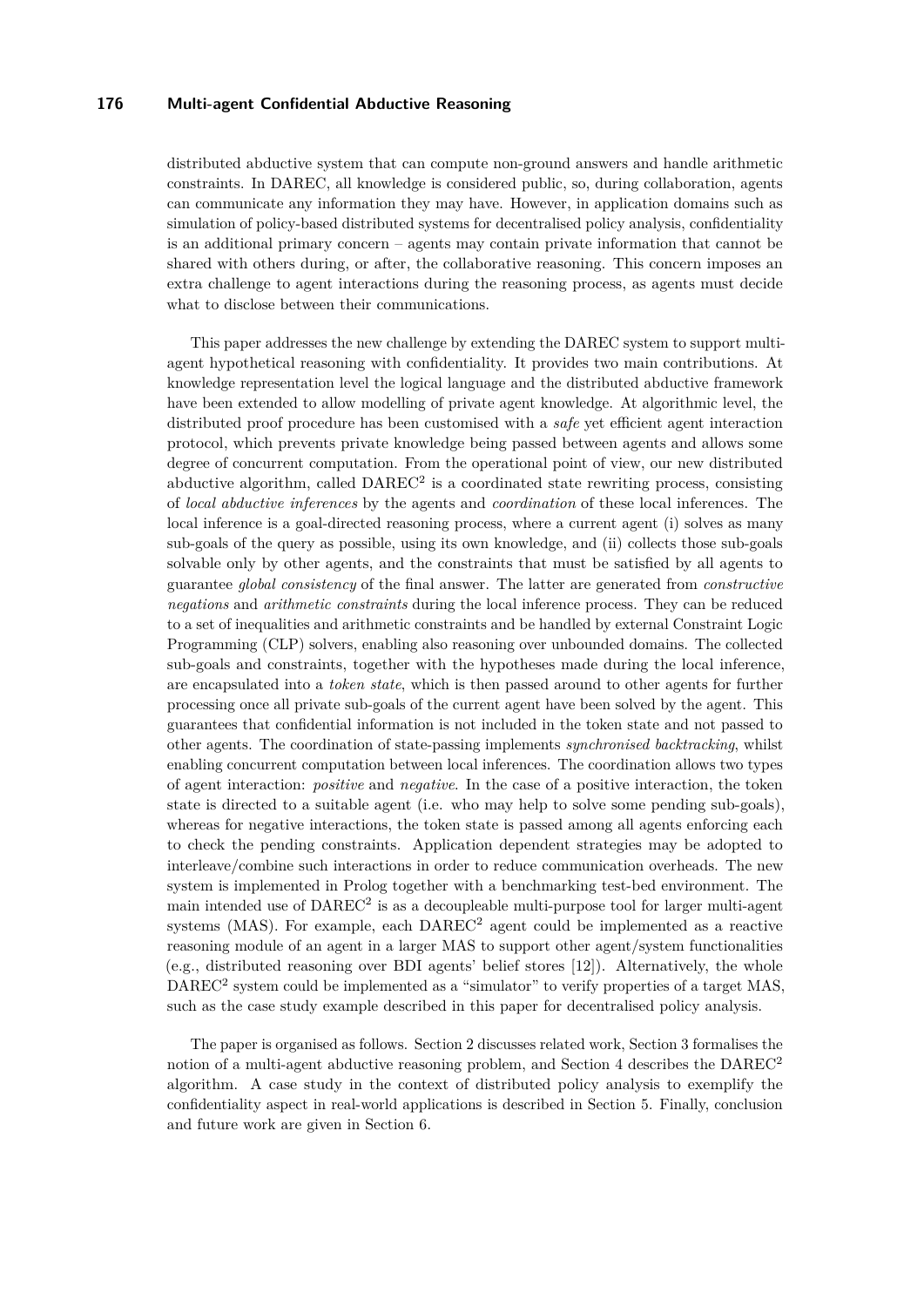# <span id="page-2-0"></span>**2 Related Work**

Distributed abductive reasoning has previously been studied, such as in the ALIAS system [\[2\]](#page-10-1), the DARE system [\[7\]](#page-10-2), MARS [\[1\]](#page-10-3) and DAREC [\[8\]](#page-10-4). ALIAS focuses on *local consistency*, i.e., the global answer is consistent with each agent's knowledge individually, where the other three systems focus on *global consistency*, i.e, the global answer is consistent with the union of all the agent knowledge. Both ALIAS and DARE deploy distributed abductive algorithms that are based on the Kakas-Mancarella proof procedure [\[5\]](#page-10-5), and can only compute ground proofs/answers. MARS uses the consequence finding algorithm [\[9\]](#page-10-6) for local computation, and is mainly for computing a consistent superset of the agents' existing hypotheses. DAREC, whose distributed abductive algorithm is based on ASystem [\[10\]](#page-10-7), is the first system that can compute non-ground proofs/answers for possibly unbound domains and with arithmetic constraint satisfaction support. None of these systems considers the confidential aspect of agent knowledge. Our system extends DAREC. In addition to the inherited features, it allows private and public agent knowledge to be explicitly expressed, and guarantees confidentiality during collaborative reasoning. Specifically, the new system introduces *askable literals* that can be shared between agents (i.e., to represent public knowledge), and new local inference rules for solving askable sub-goals. An agent interaction protocol, consisting of special goal selection and agent selection strategies, is enforced to preserve confidentiality while reducing communications and increasing concurrent computation.

In DAREC<sup>2</sup>, an askable literal is  $A@S$  where *A* is an atom and *S* is an agent identifier indicating where the askable sub-goal should be solved. This language feature is most closed to one proposed in *speculative computation* [\[11\]](#page-11-2). However, whereas in speculative computation when an askable sub-goal is selected, the agent identifier must be ground, in our system it can also be a variable with quantifier.

### <span id="page-2-1"></span>**3 Knowledge Representation**

Standard logic programming notations are employed throughout the paper. We use  $\vec{t}$ to represent a vector of arguments. Constraint atoms are those formed with constraint predicates from CLP for a particular domain, such as  $\{\in, \leq, \leq, \geq\}$ . A clause is either a *rule*  $\phi \leftarrow \phi_1, \ldots, \phi_n$  with  $n \geq 0$ , or a *denial*  $\leftarrow \phi_1, \ldots, \phi_n$  with  $n > 0$ , where  $\phi_1, \ldots, \phi_n$  is a conjunction of literals called the *body*, and in the case of a rule  $\phi$  is an atom called the *head*. All variables appearing in a clause are *universally quantified* with the scope the whole clause implicitly, unless stated otherwise. A *query* is a conjunction of literals, whose variables are *existentially quantified* with the scope the whole conjunction implicitly.

In abductive logic programming, predicates of atoms that are not equality or constraint are divided into *abducible predicate* and *non-abducible predicate*. An atom with (non-)abducible predicate is called an *(non-)abducible (atom)*. An abductive (logic programming) framework is a tuple  $\langle \Pi, \mathcal{AB}, \mathcal{IC} \rangle$ , where  $\Pi$  is a finite set of rules called the *background knowledge*,  $\mathcal{AB}$  is a set of abducible predicates, and  $\mathcal{IC}$  is a finite set of denials, each of which contains at least one positive abducible, called the *integrity constraints*. Sometimes AB represents the set of all abducible atoms. Without loss of generality, it is often assumed that no abducible appears in the head of a rule in Π. Therefore, non-abducibles are also called *defined atoms* (or *defined* in brief). Given a query  $Q$ , an abductive logic programming task consists of computing an abductive answer  $\langle \Delta, \theta \rangle$ , where  $\Delta$  is a set of abducibles,  $\theta$  is a set of variable substitutions, such that (1)  $\Pi \cup \Delta \theta \models \mathcal{Q}$ , (2)  $\Pi \cup \Delta \theta \models \mathcal{IC}$ , where  $\models$  is logical entailment under a selected semantics. ∆ is called the *hypotheses*, or *explanation*, for the given query (i.e. *observation*).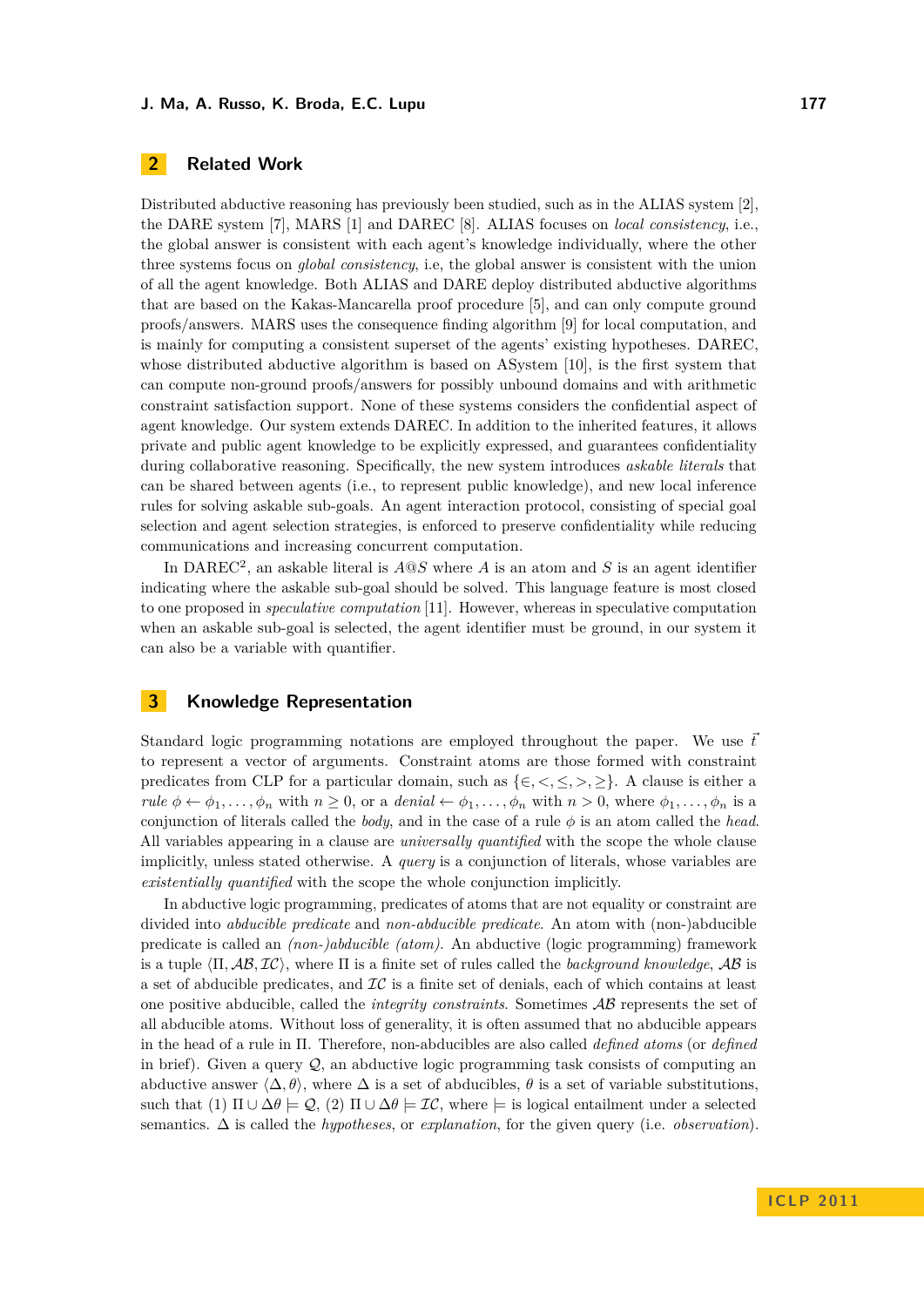## **3.1 Multi-agent Confidential Abductive Framework**

In this work, we focus on MAS's with a *fixed* set of agents satisfying the following assumptions:

- Each agent has a *unique ID* and has an *abductive framework*.
- Agents have the same set of abducible predicates, which ensures they can only generate hypotheses that are not defined or *provable* by others.
- Agents can send peer-to-peer messages, i.e., the MAS communication channels form a *fully connected* graph, eliminating the need for considering message routing.

As our current main focus is on the correctness of multi-agent hypothetical reasoning, we further assume that the agents and the communication channels are reliable (i.e. no corruption or loss of messages).

Let's denote an agent's abductive framework with the tuple  $\mathcal{F} = \langle \Pi, \mathcal{AB}, \mathcal{IC} \rangle$ , where  $\Pi$ and IC constitute together the agent's *local knowledge*. We may use an agent's identifier, say *i*, to suffix the agent's abductive framework and its components, i.e.,  $\mathcal{F}_i$ ,  $\Pi_i$ ,  $\mathcal{AB}_i$  and IC*<sup>i</sup>* . Non-abducible predicates of an agent can be *private* or *public (askable)*. The former are defined only in the agent background knowledge and *cannot* appear in the body of a rule of any other agent<sup>1</sup>. Public predicates can only be defined in the agent background knowledge, but *can* appear in the body of rules of other agents.

 $\triangleright$  **Definition 1.** An askable atom is  $p(\vec{u})@ID$  where  $p(\vec{u})$  is a non-abducible atom and *ID* is the agent identifier where the predicate is defined.

Askable atoms  $p(\vec{u})@ID$  that appear as the head of a rule in an agent's background knowledge have their *ID* ground with the agent's identifier. Askable atoms that appear in the body of a rule may have an unground agent identifier. The ID of an askable atom is therefore more than just a syntactic alias. It denotes a variable that can be (appropriately) existentially and universally quantified. Syntactically, an askable can be seen as a non-abducible with an extra agent identifier argument. The negation of an askable  $\neg p(\vec{u}) \mathcal{Q} a q$  is read as  $\neg (p(\vec{u}) \mathcal{Q} a q)$ , meaning " $p(\vec{u})$  should not be provable by agent *ag*".

**Definition 2.** The **global abductive framework** is  $\langle \Sigma, \hat{\mathcal{F}} \rangle$ , where  $\Sigma$  is the set of all agent identifiers and F is the set of agent abductive frameworks, i.e.  $\{\mathcal{F}_i \mid i \in \Sigma\}$ . For any pair of agents  $i, j \in \Sigma$ ,  $AB_i = AB_i$ .

**Definition 3.** Global Abductive Answer Given a global abductive framework  $\langle \Sigma, \hat{\mathcal{F}} \rangle$ and a query  $\mathcal{Q}$ , let  $\Pi = \bigcup_{i \in \Sigma} \Pi_i$ , let  $\mathcal{IC} = \bigcup_{i \in \Sigma} \mathcal{IC}_i$ , and let  $\mathcal{AB} = \bigcup_{i \in \Sigma} \mathcal{AB}_i$ . A pair  $\langle \Delta, \theta \rangle$ is a global abductive answer for  $Q$  if and only if:

 $(1) \Delta \theta \subseteq AB$ ;  $(2) \widehat{\Pi} \cup \Delta \theta \models \mathcal{Q}\theta$ ;  $(3) \widehat{\Pi} \cup \Delta \theta \models \widehat{\mathcal{IC}}$ 

where  $\theta$  is the variable substitutions over the variables in  $\mathcal{Q}$ , and  $\models$  is the logical entailment of a selected semantics for the logic program formed by  $\widehat{\Pi} \cup \widehat{\mathcal{IC}}$ .

# <span id="page-3-0"></span>**4 Distributed Algorithm**

Given a global abductive framework (of a MAS) and a query, agents must collaborate to compute global abductive answers, while keeping there private information confidential.

<sup>1</sup> Name clashes between private predicates of different agents are assumed to have been resolved.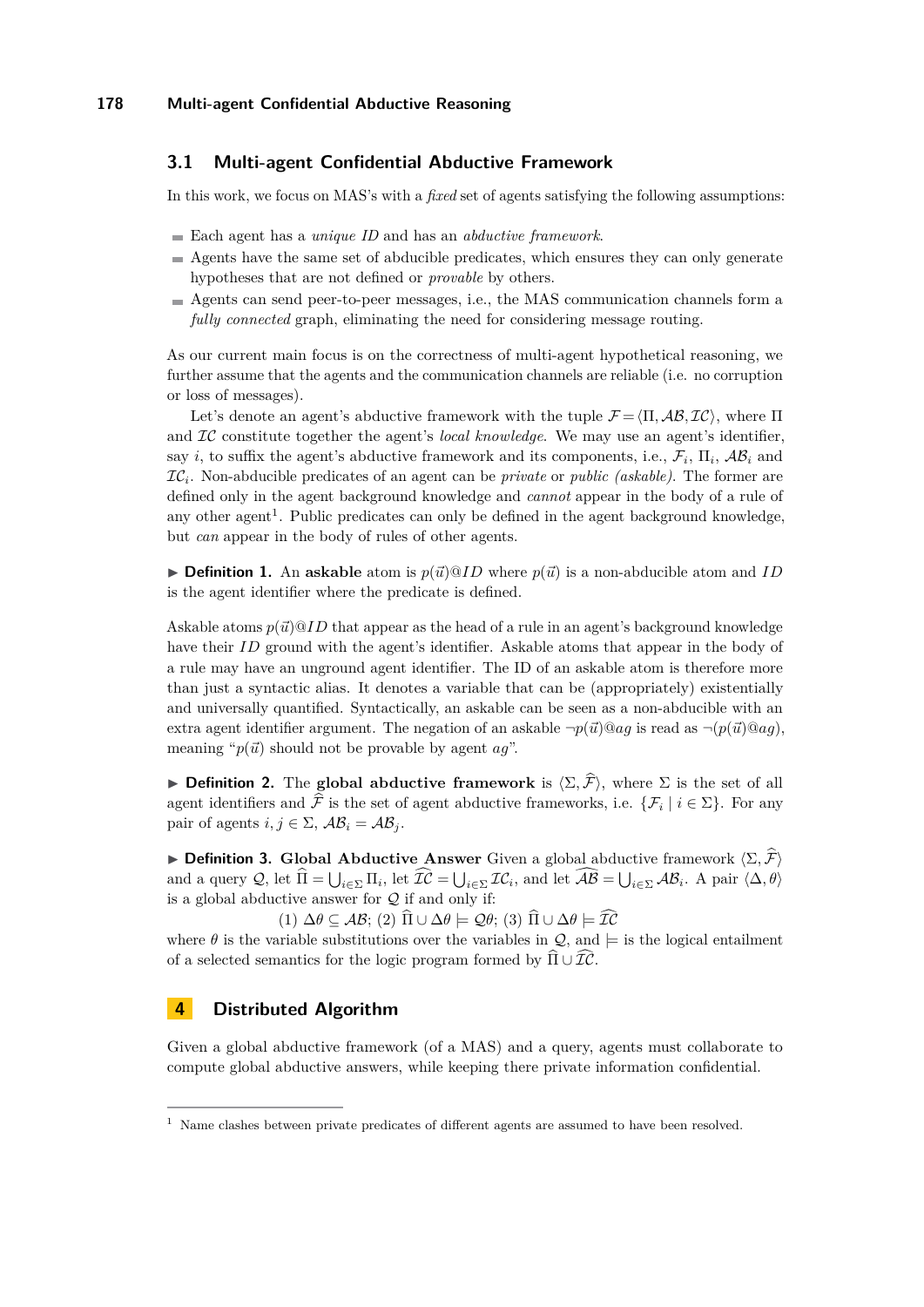► **Definition 4.** The collaboration of agents to compute global abductive answers for a given query is a *confidential reasoning* if and only if no private predicate and its definitions of any agent can be seen or inferred by another agent during or after the collaboration.

The DAREC<sup>2</sup> distributed abductive algorithm satisfies this property. Operationally, the distributed computation is a sequence of coordinated local abductive computations, i.e., *distributed abduction = local abduction + coordination*.

## **4.1 Local Abduction**

Local abduction is a top-down (goal-directed) abductive inference, which can be described as a state rewriting process. A *state* contains intermediate computational results, and has four components: (1) a *remaining goals store* – a goal is either a literal or a denial " $\forall \vec{X} \leftarrow \phi_1, \ldots, \phi_n$ " (*n* > 0), where  $\vec{X}$  is the set of variables in the  $\phi_1, \ldots, \phi_n$  that are universally quantified with the scope the whole denial, (2) a *hypotheses store* containing a set of collected abducibles, (3) a *constraints store* containing a set of collected and consistent inequalities and arithmetic constraints, and (4) a *denials store* containing collected denial goals whose left-most literal in the body is an abducible. These denials represent the *conditions* for collecting the instances of their left-most abducibles and are collected during the inference. A state also contains *abducible tagging* information – an abducible in the hypotheses store is *tagged* by an agent's identifier if the agent **has not** checked it against its integrity constraints. All free variables in a state are existentially quantified with the scope the whole state implicitly. A *solved* state is one that has *no remaining goal* and *no tagged abducible*. At each inference step, a goal is selected from a non-solved state, and a literal is selected from the goal if the goal is a denial. *Safe* goal selection strategies are adopted, in which the *current agent* (i.e. the one performing the local abduction) can select:

- $\blacksquare$  an askable goal, only if its agent ID is the current agent's ID or a variable;
- $\blacksquare$  an askable from a denial goal, only if its agent ID is the current agent's ID or a variable;
- an abducible from a denial goal, only if there is no private non-abducible literal in the denial goal;
- $\blacksquare$  inequalities, arithmetic constraints and negative literals, only if they do not contain universally quantified variables;

The first three requirements guarantee the *confidentiality* (see later), whereas the last requirement avoids *floundering*. The next state is obtained after applying a *local inference rule* to the selected goal. These rules are based on the ASystem [\[6\]](#page-10-8) inference rules, with extensions to handle askables and tagging information, where *ag* is the current agent's ID: if an askable goal  $p(\vec{u})@ID$  is selected:

- if *ID* is *ag*, it is resolved with a rule in the agent's background knowledge;
- $\blacksquare$  otherwise, *ID* must be an existentially quantified variable, and the goal can be replaced with either  $p(\vec{u})@aq$ , if  $ID = aq$  is satisfiable, or with  $ID \neq aq$ ,  $p(\vec{u})@ID$ . Semantically, this means that the askable can be either solved by the current agent, or by a different agent (later).
- if an askable  $p(\vec{u})@ID$  in a denial goal is selected:
	- $\blacksquare$  if *ID* is *ag*, it is reduced as being non-abducible in a denial goal;
	- $\blacksquare$  if *ID* is an existentially quantified variable, then either the denial goal is replaced with one obtained by replacing the askable with  $p(\vec{u})@ag$  if  $ID = ag$  is satisfiable, or the denial goal is kept but an inequality goal  $ID \neq aq$  is added. Semantically, this means that the denial can be either solved by the current agent on  $p(\vec{u})@ag$ , or by a different agent  $ag'$  on  $p(\vec{u})@ag'$  (later);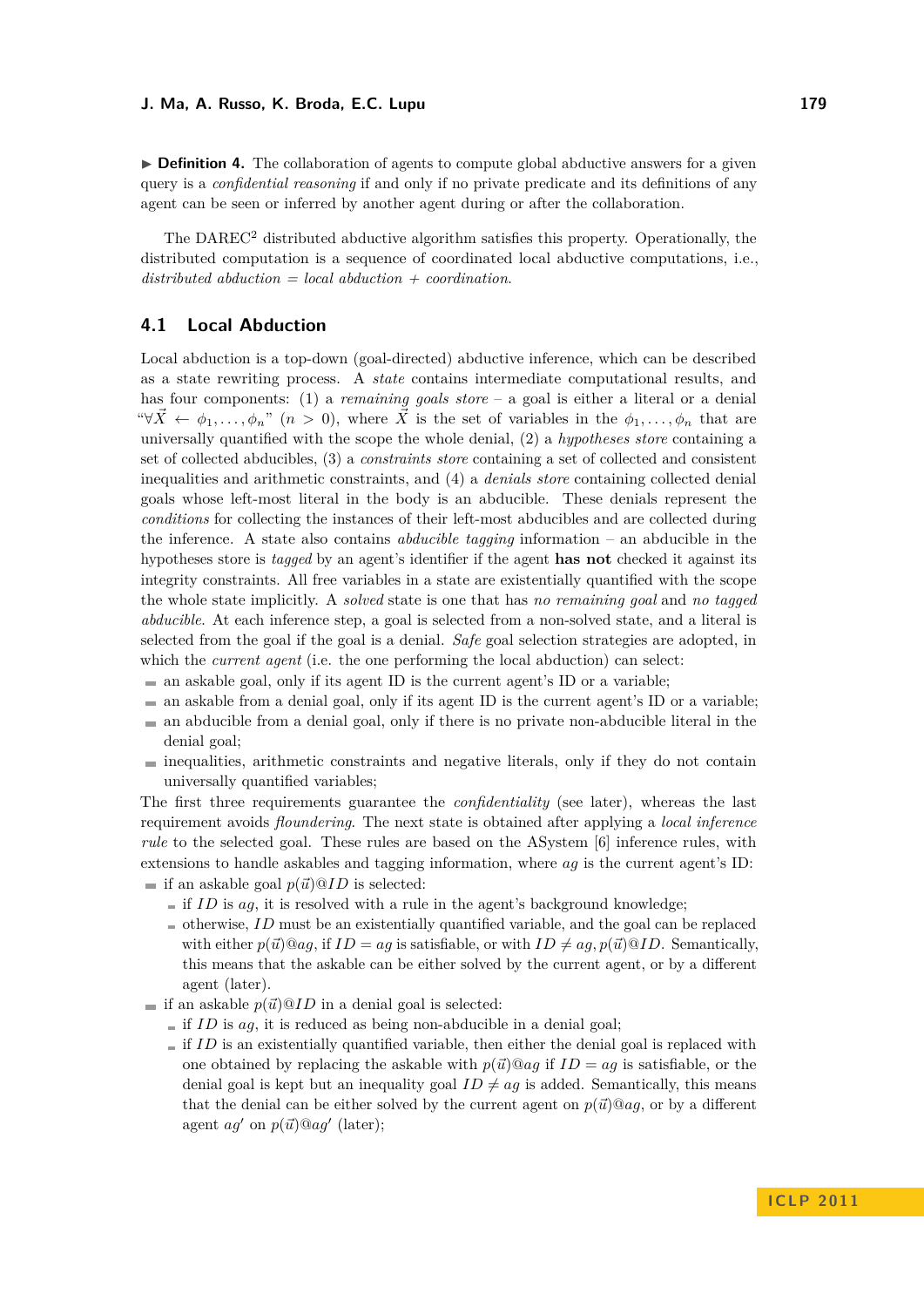- $\equiv$  if *ID* is a universally quantified variable with the scope the denial, then the denial goal is replaced by the set of denial goals obtained by binding *ID* to all the agent identifiers. Semantically, this means the denial goal must be solved by all the agents.
- $\equiv$  if an abducible is collected to the hypotheses store by the current agent, it is tagged with all other agents' identifiers;
- $\equiv$  if there is an abducible in the hypotheses store that is tagged by the current agent's identifier, the set of denial goals generated by resolving the abducible with the current agent's integrity constraints is added to the remaining goals store, and the tag is removed. Each inference step may result in zero or more next states. A state is called a *transitional state* if any of the following conditions is satisfied: (1) it contains only askable goals, or denial goals consist of only askables, where none of the askables has an agent ID equal to the current agent's identifier; (2) it has no remaining goal but at least one collected abducible is tagged. A state is called a *failure state* if it is not a solved or transitional state, and no local inference rule is applicable to a selected goal or no goal can be selected. Thanks to the safe goal selection strategies, the whole local state rewriting process can be visualised as a *local abductive derivation tree*, whose leaf states can only be failure, transitional and solved states.

## **4.2 Coordination**

When a query is received by an agent, the agent starts a local abduction with an *initial state*, whose pending goals are the literals in the query and all other stores are empty. If a transitional state is derived, it can be passed to a *suitable* agent for further processing (i.e., the recipient agent will start another local abduction with the state). If a solved state is derived, an answer  $\langle \Delta, \theta \rangle$ , where  $\Delta$  is the set of collected abducibles and  $\theta$  is the set of variable substitutions induced by the constraints store, is returned to the query issuer.

### **4.2.1 Transitional States and Confidentiality**

A transitional state is one that can be passed between agents. It can be seen as a specification of *agent collaboration* – intuitively, the hypotheses store and the constraints store record the partial answer, the pending goals are the remaining reasoning tasks to be solved by relevant agents, the denials store includes the *global integrity constraints* that must not be violated by the agents during their reasoning, and finally the abducible tagging information is used to ensure consistency checks on the abducibles by all the agents, which may themselves result in new global integrity constraints. Under the safe goal selection strategies (1) an agent is forced to process a state as much as possible, and (2) no private non-abducible predicates can appear in transitional states, so preserving confidentiality.

### **4.2.2 State Recipient Agent Selection**

When a transitional state is derived by an agent, a recipient agent is identified so that the state can be passed on for further processing. This uses a *helpfulness ranking* algorithm. We say "an agent *ag* may help with an askable  $p(\vec{u})@ID$ " if ID is *ag*'s identifier or ID is a variable and  $ID = ag$  is satisfiable; and we say "an agent  $ag$  may help with a (collected) abducible" if the abducible is tagged with *ag*'s identifier. Given a transitional state, we compute the *helpfulness* of each agent in the system by summing up the total number of askable goals, denial goals (containing an askable) and abducibles that the agent may help with, and sort the agents according to the their helpfulness. One of the agents with highest value of helpfulness is then selected as the state recipient. However, it may occur that no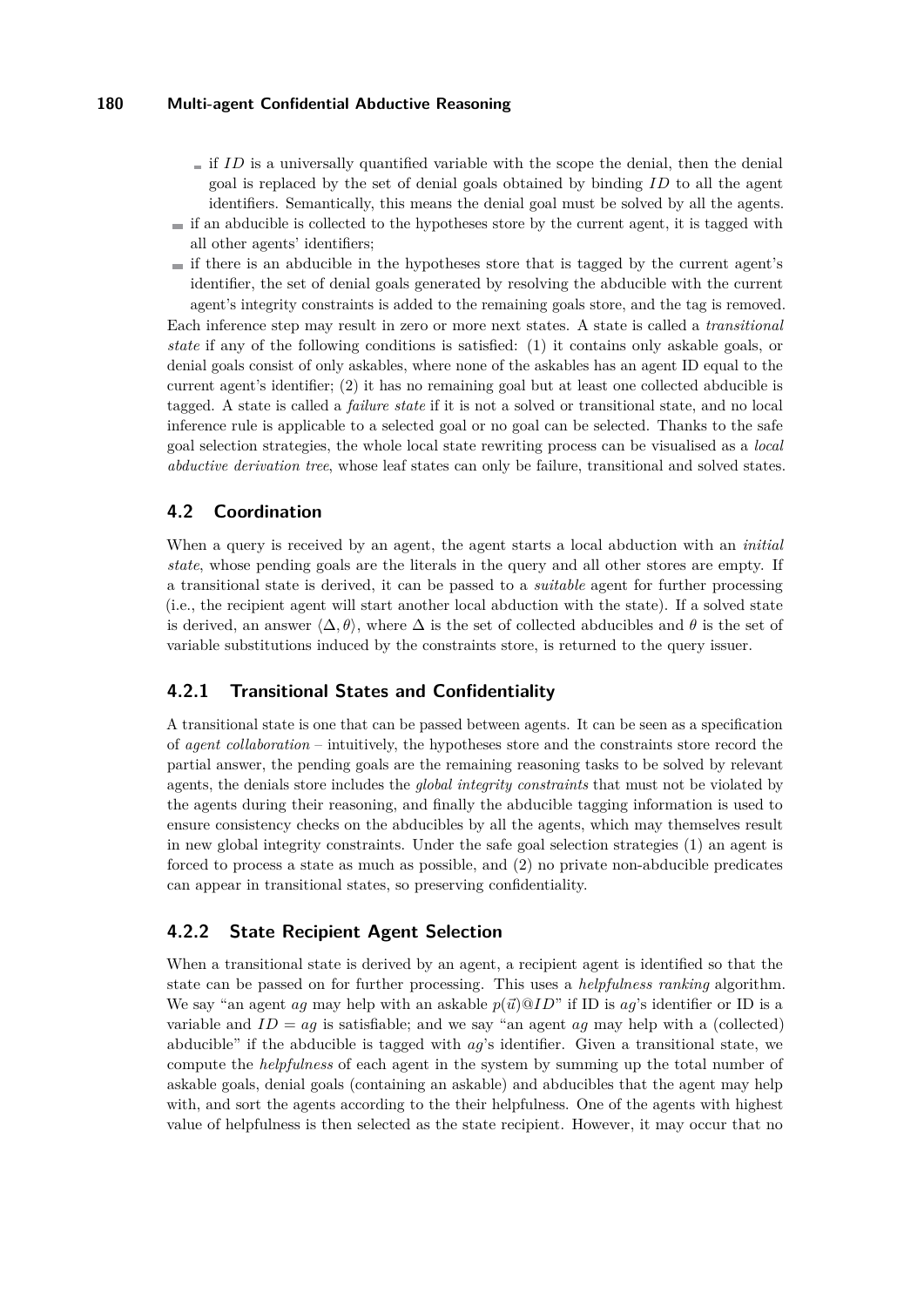agent can help with a transitional state (i.e., agents' helpfulness value is 0). This may happen when the state contains an askable goal,  $p(\vec{u})@ID$ , with *ID* being a variable and has been passed around all agents once but no agent is able to solve it by bounding *ID* to its own identifier. In this case, the transitional state is treated as a failure state.

## **4.2.3 Backtracking with Concurrent Computation**

Each local abduction constructs a local abductive derivation tree in search for solved states. If a transitional state is derived, this is sent out and another local abduction is initiated by a different agent. It can be shown that merging all local derivation trees would give a *global abductive derivation tree* equivalent to the one that would be constructed by the ASystem algorithm for the same query but over the merged agents' background knowledge and integrity constraints. This is, in fact, the formal basis for the correctness of our distributed algorithm. However, in practice such centralised reasoning is not always feasible and from an operational perspective we are interested in coordinations of local abductions that strike a balance between performance and communication. In our system, after an agent sends a transitional state to another agent, it can continue its local abduction while the recipient is working on a different local abductive reasoning task. Agents then essentially construct and explore different parts of the global derivation tree concurrently, providing a better performance than a fully sequential reasoning process. Each agent may derive more than one transitional state during its local abduction. If transitional states are sent as soon as they are derived, the communication channels between agents may quickly "flood" and agents become overloaded, as they may receive several states and perform several unfinished local abductions at the same time. To address these issues without sacrificing concurrent computation, a token based *synchronised backtracking* coordination strategy is adopted:

- **1.** when the query issuer sends a query to an agent, it also sends a *token*. The agent creates the initial state and starts a local abduction;
- **2.** during the local abduction, if the agent derives a transitional state,
	- **a.** if it has the token, then it sends out the transitional state with the token (i.e., it will no longer have the token);

**b.** otherwise, it buffers the transitional state;

and in both cases it continues the local abduction;

- **3.** once an agent receives a transitional state and the token, it initiates a local abduction and keeps the token;
- **4.** if an agent derives a solved state, it sends the extracted answer to the query issuer regardless if it has the token or not, and continues the local abduction (i.e., to search for more solutions);
- **5.** if an agent finishes a local abduction (i.e., finishes constructing and exploring a local abductive derivation tree), then
	- **a.** if it has the token, it returns the token as a *backtracking* signal to the agent who passed the transitional state;
	- **b.** otherwise, it waits for the backtracking signal;
- **6.** after an agent receives a backtracking signal (i.e., it regains the token),
	- **a.** if there are buffered transitional states, then one of them is sent out with the token (i.e., the agent loses the token again);
	- **b.** otherwise, the agent stores the token and continues the local abduction if it has not yet completed, or the agent sends a backtracking signal as in 5(a) if finished;
- **7.** if the query issuer no longer needs further answers, it sends a *discard* message to all the agents, so they will stop all relevant local abductions and remove relevant buffered states.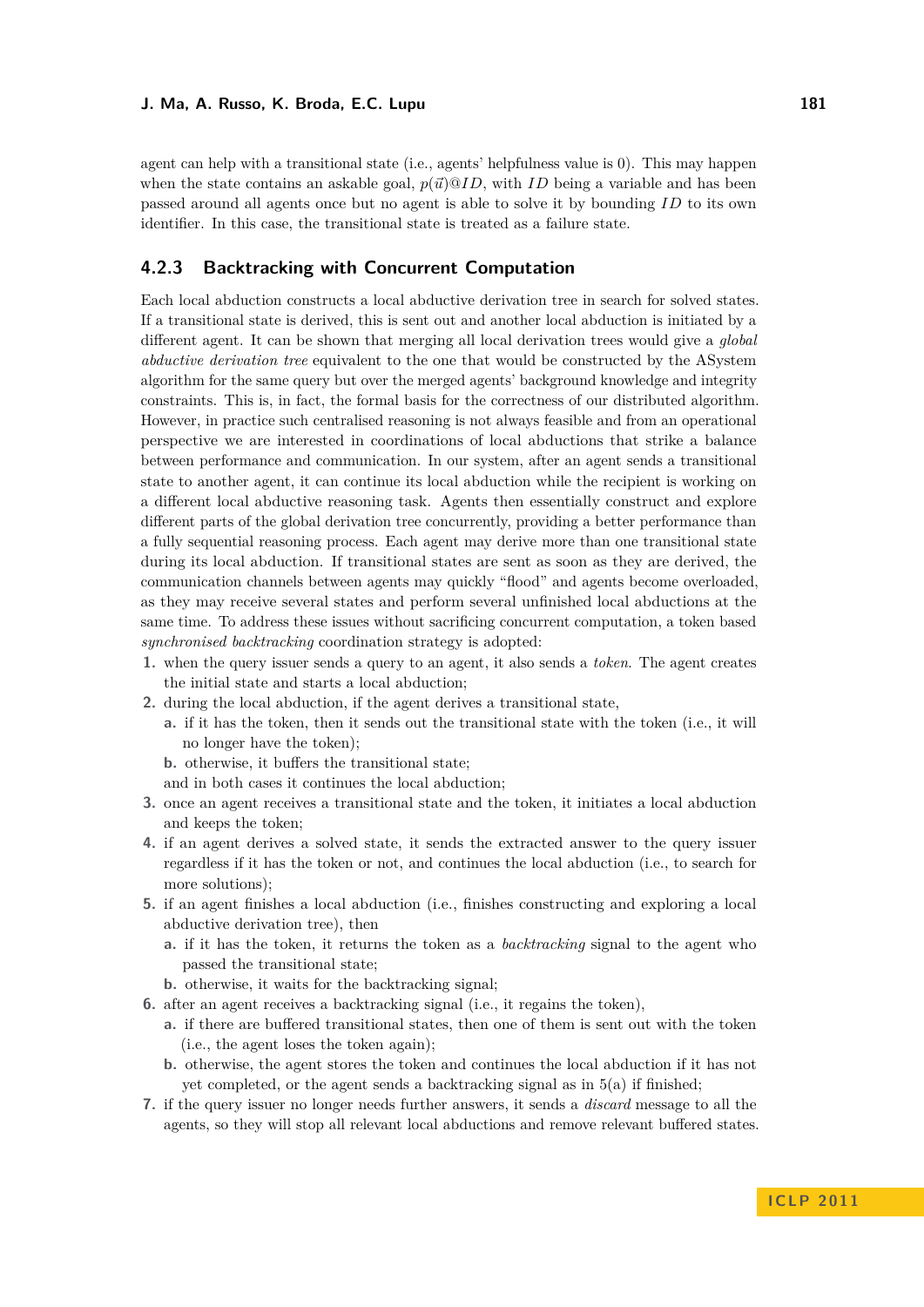Note that with such a coordination strategy, an agent may still receive a transitional state while it still has some unfinished local abduction. Because of the *synchronised backtracking*, the current local abduction computation can be interrupted until a new local abduction is finished, and then resumed.

# **4.2.4 Soundness and Completeness**

The distributed algorithm is *sound* and *complete* only with respect to a three-valued se-mantics [\[13\]](#page-11-3) for which, given a global query Q and a global abductive answer  $\langle \theta, \Delta \rangle$ , the interpretation (completion) of all abducibles (i.e.  $\mathcal{AB}$ ) is defined as  $I_{\Delta\theta} = \{A^{\mathbf{t}} \mid A \in \Delta\theta \wedge A \in$  $\mathcal{AB}$   $\cup$  { $A^{\mathbf{f}}$  |  $A \notin \Delta\theta \wedge A \in \mathcal{AB}$  }.

**► Theorem 5. (Soundness)** *Given a global abductive framework*  $\langle \Sigma, \hat{\mathcal{F}} \rangle$  *and a global query*  $\mathcal{Q},$ *if there is a successful global derivation for Q with answer*  $\langle \Delta, \theta \rangle$ , then 1.  $\bigcup_{i \in \Sigma} \Pi_i \cup I_{\Delta\theta} \models_3 \mathcal{Q}\theta$ , *and 2.*  $\bigcup_{i\in\Sigma} \Pi_i \cup I_{\Delta\theta} \models_3 \bigcup_{i\in\Sigma} \mathcal{IC}_i$ , where  $\models_3$  is the logical entailment under the three-valued *semantics for abductive logic programs [\[13\]](#page-11-3).*

**Findment 5.** (Completeness) Let  $\langle \Sigma, \hat{\mathcal{F}} \rangle$  be a global abductive framework and Q a global *query, suppose there is a finite global derivation tree T for Q. If*  $\bigcup_{i\in\Sigma} \Pi_i \cup \bigcup_{i\in\Sigma} \mathcal{IC}_i \cup \exists \mathcal{Q}$  *is satisfiable under the three-valued semantics, then T contains a successful branch.*

Our DAREC<sup>2</sup> system is a customisation of the DAREC system, i.e., special goal selection and agent interaction strategies are adopted. With these strategies, askable atoms can be seen as normal non-abducible atoms where the agent ID argument has the set of (the identifiers) the agents as domain. The DAREC system is sound and complete with respect to any goal selection and agent interaction strategies, and therefore our system inherits these properties (the reader is referred to [\[8\]](#page-10-4) for outline proofs). The choice of three-valued completion semantics instead of other stronger semantics (e.g. stable model semantics [\[4\]](#page-10-9)), is because top-down inference procedures, like abduction, may suffer from looping. In practice, looping can be avoided either by implementing a depth-bounded search strategy or by ensuring that the overall logic program satisfies certain properties (e.g., abductive non-recursive [\[14\]](#page-11-4)).

# **4.2.5 Implementation**

Our system has been implemented with YAP Prolog 6 <sup>2</sup> . An inequality solver extending the standard unification algorithm has also been implemented. For example, given  $f(1, p(X)) \neq$  $f(Y, p(2))$ , the solver will answer  $1 \neq Y$  or  $X \neq 2$ . The system uses the finite domain constraint solver (CLP(FD)) by YAP and the inequality solver for handling the arithmetic constraints and inequalities during the local inferences.

Agents in the system use TCP messages for peer-to-peer communications. For optimisation purposes, the system allows the option of using a "yellow page directory". When enabled, each agent maintains a copy of the directory to record *agent advertisements*. An advertisement contains an agent's identifier, the set of askables defined by the agent, and the set of abducibles *regulated* by the agent (i.e., the abducible that appears in an integrity constraint of the agent). When a new agent joins the system, it broadcasts its advertisements, so they are added to all other agents' directory. When an agent leaves, its advertisements are removed from everyone's directory. The directory can be used to further reduce communications and local computations: (1) abducibles no longer need to be checked (tagged) by agents that do

 $^2$  <http://www.dcc.fc.up.pt/~vsc/Yap/>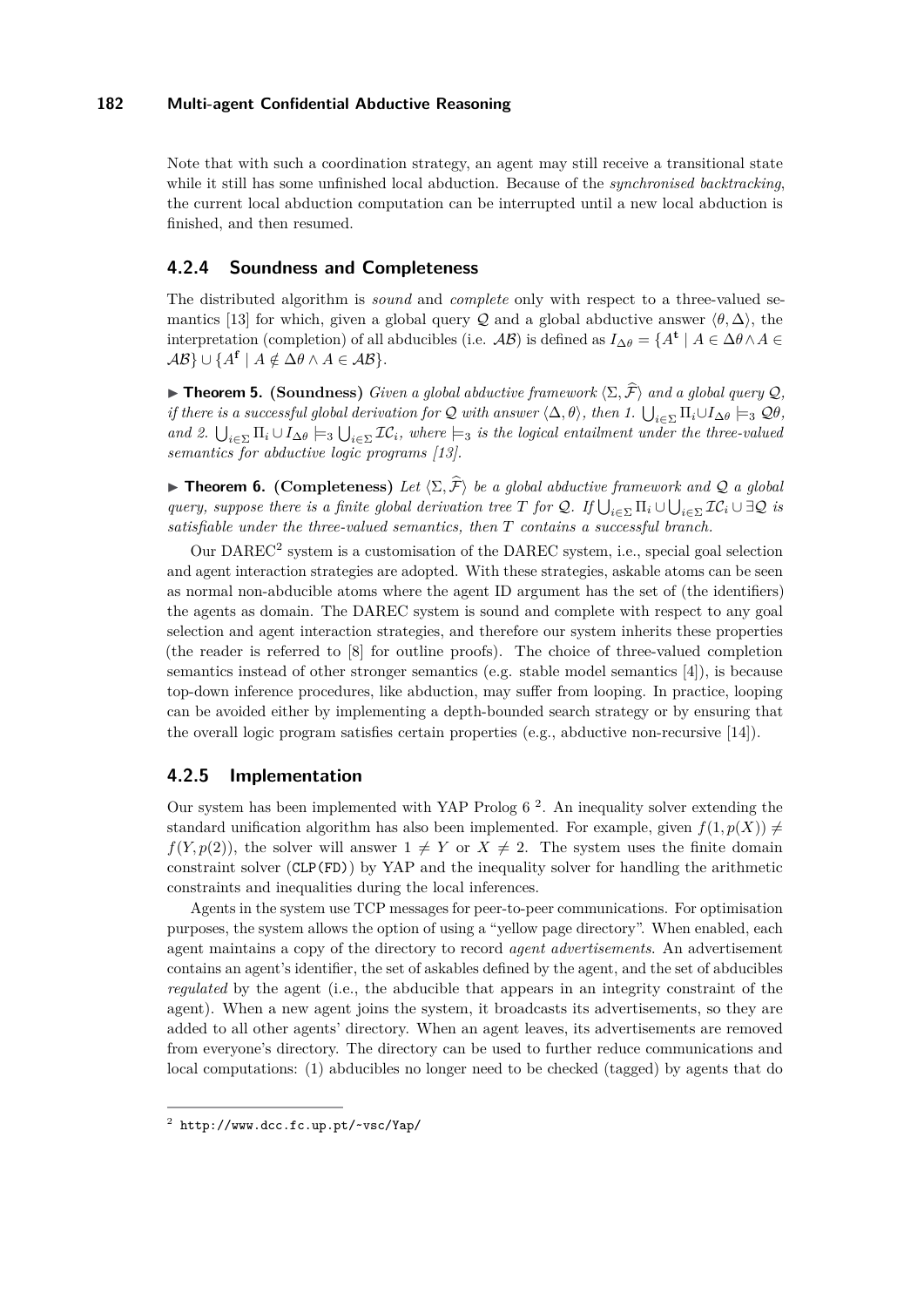not regulate them; (2) denials, with an askable whose agent ID is a universally quantified

variable, no longer need to be checked by agents that do not know the askable; (3) in deciding recipient agents for a transitional state, agents that do not define the askable in question, are no longer considered. Note that the directory does not contain private atoms of any agent, and therefore its use does not affect the confidentiality property of the system.

# <span id="page-8-0"></span>**5 Distributed Policy Analysis**

A policy analysis framework has been proposed in [\[3\]](#page-10-10). The framework provides a specification language to represent security policies (*authorisations* and *obligations*), and system domain, as normal logic programs. Various policy analysis tasks can be solved using abduction. Modality conflict, for instance, can be defined as an abductive reasoning task where the goal is the negation of the property to analyse and the conditional answer is an example of system execution that proves this goal, i.e. a counterexample to the property. An example of analysis of *separation of duty* (SoD) in the context of security policies distributed over networks is given below.

<span id="page-8-1"></span>► **Example 7.** In a Role-based Access Control (RBAC) system, the permission of an action depends on the role(s) assigned to the subject. Assume a RBAC corporate network with one team agent (*team*1) and two administrator agents (*admin*1 and *admin*2). The team1 is responsible for taking orders which can only be completed by an *initiator* and a *verifier* together, and who cannot be the same person, (i.e. the SoD concept). Before team1 can accept an order, it needs to check whether it can have clerks with suitable roles available to perform the two actions. The role assignments can only be performed by independent administrators, whose duties/privileges are also separated – they manage different role assignments and have without centralising the knowledge of the agents.

A distributed network, such as in the example, often consists of multiple nodes, each of which may have its own policies that are not shareable with others, but which may depend on each other. Centralised policy analysis for the whole network is not possible because of the confidentiality concern. Our system can be applied directly to this class of problems as a simulator of the distributed network.

Let's elaborate the example further. For simplicity, we only describe the policies relevant to the aforementioned analysis tasks. The team agent has local knowledge about team members and administrators, as well as the effects of roles assignments. It also has a rule specifying that role assignments are decided by the administrators. The system domain is *dynamic*, as executed actions may change its properties, and it is modelled using a set of domain independent Event Calculus axioms. Thus, Π*team*<sup>1</sup> contains at least the following rules (by convention, *Su*, *T a*, *Ac* and *F* are variables of the sorts *subjects*, *targets*, *actions* and *fluents* respectively, and  $T, T_1, T_2, \ldots$  are variables of the sort *time*):

 $holds(F, T) \leftarrow initially(F), 0 \lt T, \neg clipped(0, F, T).$  $holds(F, T) \leftarrow do(Su, Ta, Ac, T1), initiates(Su, Ta, Ac, F, T1),$  $0 < T1, T1 < T, \neg clipped(T1, F, T).$  $clipped(T1, F, T) \leftarrow do(Su, Ta, Ac, T2), terminates(Su, Ta, Ac, F, T2),$ *T*1 *< T*2*, T*2 *< T.*  $do(Su, Ta, Ac, T) \leftarrow Ac = assign(Role),$  $request(Su, Ta, Ac, T), permitted(Su, Ta, Ac, T)@Su.$  $initiates(Su, Ta, assign(Role), hasRole(Ta, Role), T) \leftarrow$  $holds(clerk(Ta), T), holds(admin(Su), T)$ .  $holds(clerk(X), T) \leftarrow X \in \{alex, bob\}.$  $holds(admin(X), T) \leftarrow X \in \{admin1, admin2\}.$  $holds(canInitiateOrder(X), T)@team1 \leftarrow holds(hasRole(X,initiator), T)$ .  $holds(can VerifyOrder(X), T) @ team1 \leftarrow holds(hasRole(X, verifier), T)$ .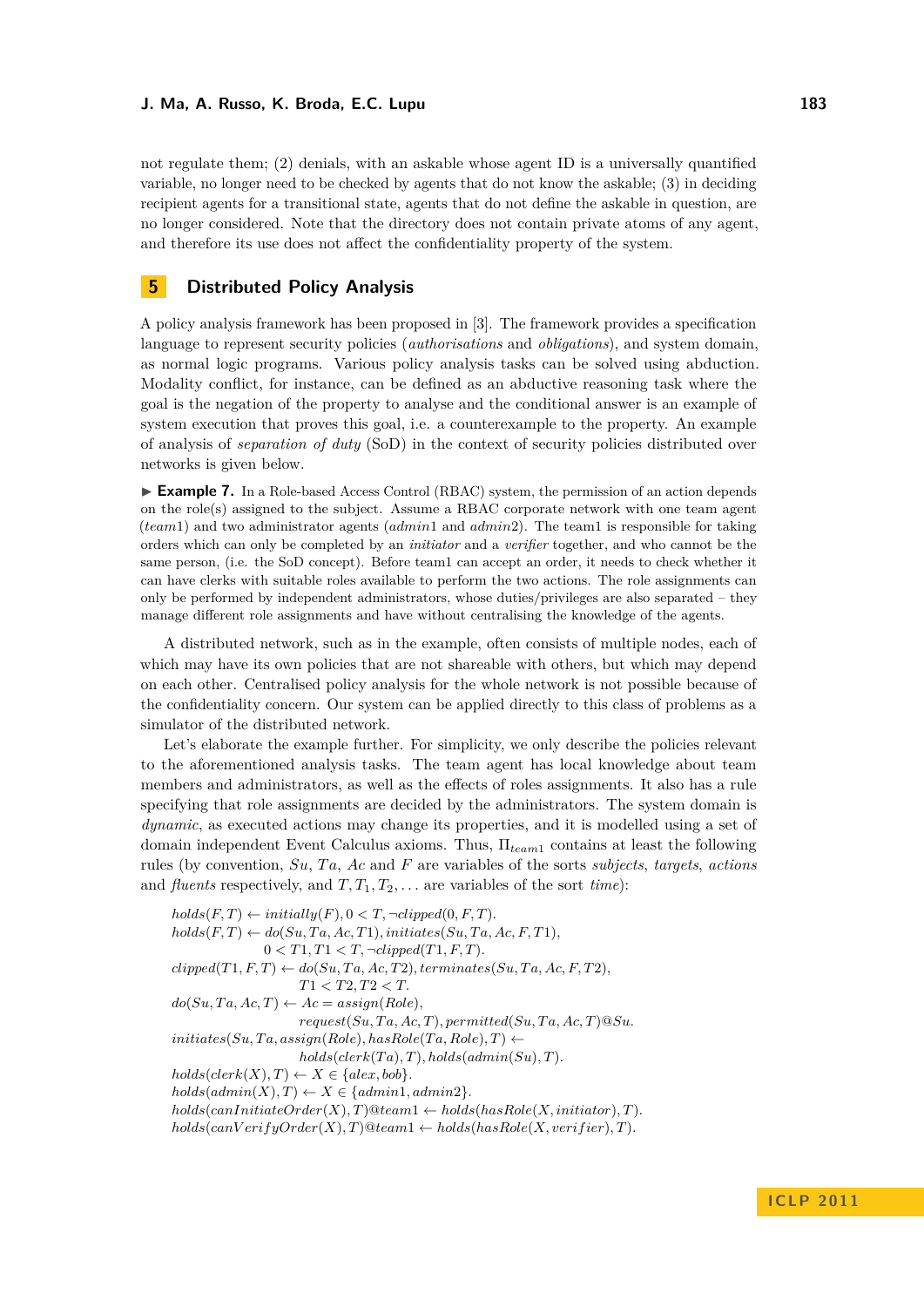One of the administrators, *admin*1, can assign the verifier role to users. It has a *blanket* policy rule *"a user can be assigned a role if it is permitted by at least one local policy"*. Blanket policy rules that can be used for modelling conflict resolutions are also private to the agent, e.g., in *admin*1, positive authorisation policies (rules with *permitted* as head) has higher priority than negative authorisation policies (rules with *denied* as head). In addition, *admin*1 maintains a local *trust level* database of the users and has a local positive authorisation policy *"the* verifier *can be assigned to a user if the user's trust level is greater than 4"*. Thus, Π*admin*<sup>1</sup> contains at least the following rules:

 $permitted (admin1, Ta, assign (Role), T) @admin1 \leftarrow$  $holds(managed\_role(Role), T)$ ,  $permitted(admin1, Ta, assign(Role), T)$ .  $permitted(admin1, Ta, assign(verifier), T) \leftarrow holds(trust\_level(Ta, L), T), L > 4$ . *holds*(*trust*\_*level*(*alex,* 3)*, T*)*. holds*(*trust*\_*level*(*bob,* 5)*, T*)*. holds*(*managed*\_*role*(*verif ier*)*, T*)*.*

The other administrator, *admin*2, can assign the initiator role to users. It has a different blanket policy rule *"a user can be assigned a role if none of the local policies denies it"* (i.e., negative authorisation has higher priority). It also tries to implement SoD by having a local negative authorisation policy *"a user cannot be assigned to the* initiator *role if it has been assigned the conflicting* verifier *role"*. Thus, Π*admin*<sup>2</sup> contains at least of the following:

 $permitted (admin2, Ta, assign (Role), T) @ admin2 \leftarrow$  $holds(managed\_role(Role), T)$ ,  $\neg denied(admin2, Ta, assign(Role), T)$ .  $denied(admin2, Ta, assign(initiator), T) \leftarrow$  $holds($ *conflicting*(*initiator, Role*)*,T*)*, request*(*Su, Ta, assign*(*Role*)*,T*)*,T*1  $\lt$ *T. holds*(*managed*\_*role*(*initiator*)*, T*)*.*  $holds(conflicting (initiator, verifier), T).$ 

To check if team1 can fulfil a task with the administrators under the SoD constraint, we can use the query ∃*X, Y, T, Z.*[*holds*(*canInitiateOrder*(*X*)*, T*)@*Z, holds*(*canV erifyOrder*(*Y* )*, T*)@*Z*  $\wedge X \neq Y$ . Our system can succeed the query and find one answer:  $Ans_1 = request(admin1, bob,$  $a$ *assign*( $verifier$ )*,T*1)∧ $request(admin2, Alex, assign(initiator)$ *,T*2)∧*T*1 <  $T \wedge T2$  <  $T \wedge Z$  = *team*1. To check if the existing administrators' policies can guarantee the SoD security property of the overall system, i.e., *"it is not possible that someone can complete an order alone"*, we can use the (negated) query ∃*X, T, Z.*[*holds*(*canInitiateOrder*(*X*)*, T*)@*Z, holds*(*canV erify*− *Order*(*X*), *T*)@*Z*]. Our system can also succeed this query and find one answer:  $Ans_2 =$ *req*(*admin*1*, bob, assign*(*verif ier*)*, T*1)∧*req*(*admin*2*, bob, assign*(*initiator*)*, T*2)∧*T*1 ≤ *T*2∧  $T2 < T \wedge Z = team1$ . Therefore, the existing policies are not sufficient to guarantee the SoD property, and the administrators have to revise their policies.

## **5.1 Benchmarking**

To study the scalability of DAREC<sup>2</sup> in distributed policy analysis, an auto-testing environment has been developed. Given a set of tunable parameters, the environment is able to generate policy rules and action effect rules with randomised conditions conforming to the language in [\[3\]](#page-10-10). These rules are then distributed among a specified number of agents. Note that the language in [\[3\]](#page-10-10) guarantees the overall system model (as a logic program) is abductive acyclic and hence the executions of policy analysis queries always terminate. For each distributed computation, the total number of messages exchanged between agents, the average ping time and the total time for computing all solutions for a given query are recorded. For example, empirical results (e.g., 5 agents, each having about 250 rules; each rule body has on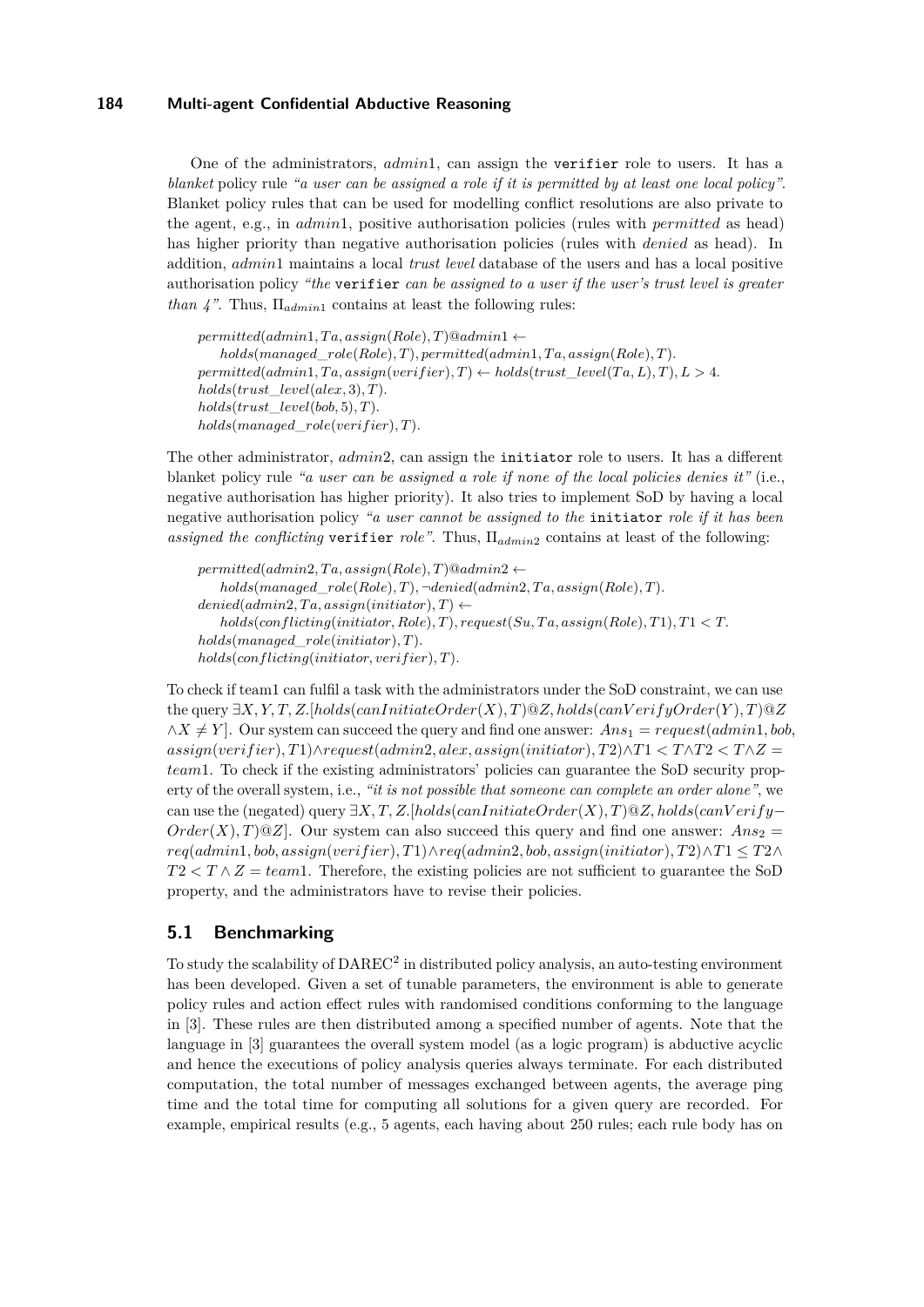average 10 conditions, 3 of which are askables) showed that for about two thirds of the tested queries, the DAREC<sup>2</sup> computation is about 1.26∼6.17 times faster than a computation using abduction over the centralised rules with an average ping time between agents being 0.015ms. This was expected as concurrent computation was performed during collaborative reasoning.

## <span id="page-10-0"></span>**6 Conclusion and Future Work**

Confidentiality in knowledge is one important constraint that makes a multi-agent reasoning problem challenging, and it is also a very common assumption in MAS's. The main contributions of this paper include (1) a logical framework for modelling the distributed knowledge of a multi-agent system where the agent knowledge bases are correlated and have private information, and (2) a top-down distributed abductive algorithm which allows agents to perform collaborative hypothetical reasoning without disclosing private information. By limiting the set of abducible predicates to be empty, the system becomes a general purpose distributed deductive theorem prover that performs constructive negation. This feature is very useful when dealing with logic programs with unbounded domains (e.g., Π*admin*<sup>2</sup> in Example [7\)](#page-8-1) that cannot be implemented using bottom-up algorithms like answer set programming. The system has many potential applications including distributed security policy analysis. As a future work, we aim to perform more benchmarking to investigate the performance under different safe goal selection strategies, agent selection strategies and agent interaction strategies, and extend our system to handle private abducible predicates.

#### **References**

- <span id="page-10-3"></span>**1** G. Bourgne, K. Inoue, and N. Maudet. Abduction of distributed theories through local interactions. In *Proceedings of the 19th European Conference on Artificial Intelligence*, pages 901–906, 2010.
- <span id="page-10-1"></span>**2** A. Ciampolini, E. Lamma, P. Mello, F. Toni, and P. Torroni. Cooperation and competition in ALIAS: a logic framework for agents that negotiate. *Annals of Mathematics and Artificial Intelligence*, 37(1–2):65–91, 2003.
- <span id="page-10-10"></span>**3** R. Craven, R. Lobo, J. Ma, A. Russo, E.C. Lupu, and A. Bandara. Expressive policy analysis with enhanced system dynamicity. In *Proceedings of the 4th International Symposium on Information, Computer, and Communications Security*, pages 239–250, 2009.
- <span id="page-10-9"></span>**4** M. Gelfond and V. Lifschitz. The stable model semantics for logic programming. In *Proceedings of the 5th International Conference of Logic Programming*, 1988.
- <span id="page-10-5"></span>**5** A.C. Kakas and P. Mancarella. Abductive logic programming. In *Proceedings of the Workshop Logic Programming and Non-Monotonic Logic*, pages 49–61, 1990.
- <span id="page-10-8"></span>**6** A.C. Kakas, B. Van Nuffelen, and M. Denecker. A-system: Problem solving through abduction. In *Proceedings of 17th International Joint Conference on Artificial Intelligence*, pages 591–596, 2001.
- <span id="page-10-2"></span>**7** J. Ma, A. Russo, K. Broda, and K. Clark. DARE: a system for distributed abductive reasoning. *Journal of Autonomous Agents and Multi-Agent Systems*, 16(3):271–297, 2008.
- <span id="page-10-4"></span>**8** J. Ma, A. Russo, K. Broda, and E. Lupu. Distributed abductive reasoning with constraints. In *Post-proceedings of the 8th International Workshop on Declarative Agent Languages and Technologies*, 2010.
- <span id="page-10-6"></span>**9** H. Nabeshima, K. Iwanuma, K. Inoue, and O. Ray. Solar: An automated deduction system for consequence finding. *AI Communications*, 23(2-3):183–203, March 2010.
- <span id="page-10-7"></span>**10** Bert Van Nuffelen. *Abductive Constraint Logic Programming: Implementation and Applications*. PhD thesis, Department of Computer Science, K.U.Leuven, 2004.